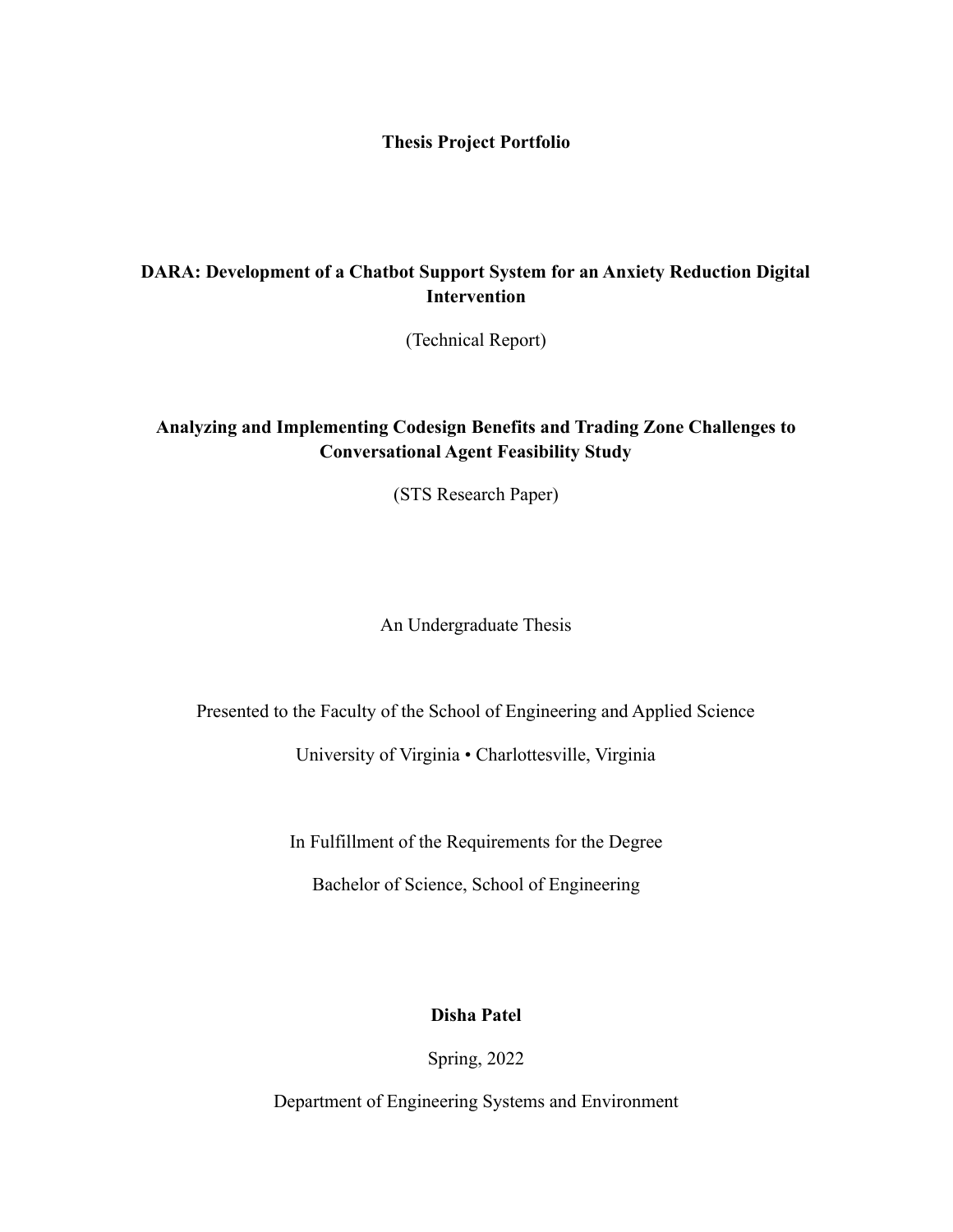## **Table of Contents**

Sociotechnical Synthesis

Technical Report: DARA: Development of a Chatbot Support System for an Anxiety Reduction Digital Intervention

STS Research Paper: Analyzing and Implementing Codesign Benefits and Trading Zone Challenges to Conversational Agent Feasibility Study

Prospectus